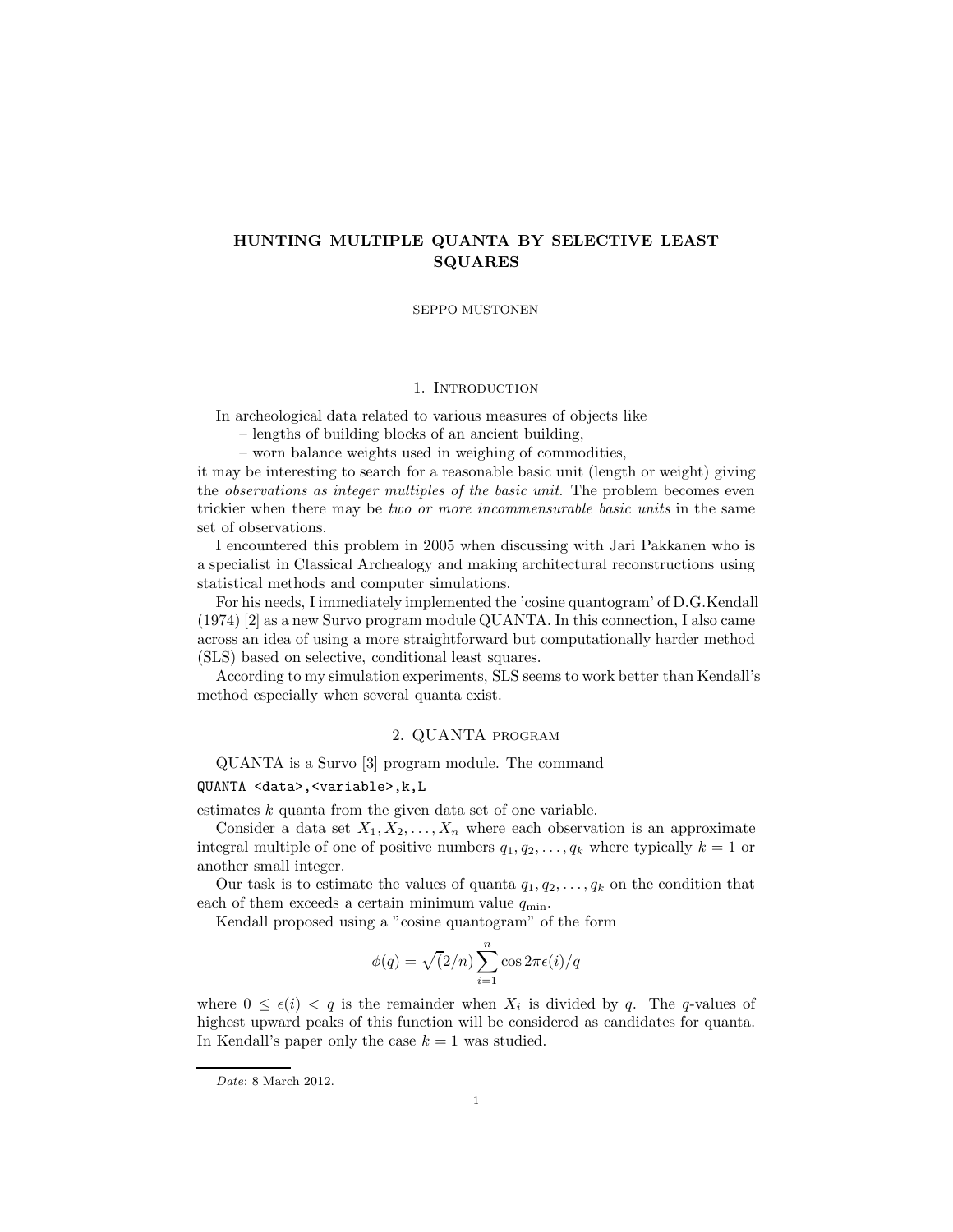My idea is that the quanta are estimated by a selective, conditional least squares method (SLS) where the sum

$$
ss(q_1, ..., q_k) = \sum_{i=1}^n \min[g(X_i, q_1)^2, ..., g(X_i, q_k)^2]
$$

where  $g(x, q)$  in the least absolute remainder when x is divided by q, is to be minimized with respect of  $q_1, \ldots, q_k$  on the condition that each  $q_i$  is at least  $q_{\min}$ . A similar approach was presented by Broadbent [1] (already in 1956) in the case  $k = 1$  in a form of ordinary weighted least squares.

When QUANTA is activated, the permitted range of quanta is given by a specification

#### RANGE=<lower\_limit>(<step>)<upper\_limit>

and least possible value of a quantum is given by

#### Q\_MIN=<q\_min>.

The default method is SLS and then all combinations of values given by RANGE are used as starting values for  $q_1, \ldots, q_k$  for a minimization process of  $ss(q_1, \ldots, q_k)$ and it is performed by Powell's conjugate gradient method. By

```
RES=<quantum_number>,<residual>,<coeff>
```
three extra variables are given for saving corresponding information about the results for each case.

#### 3. Experimental studies

The Kendall's and SLS methods will now be compared by simple Monte Carlo experiments using artificial data sets. All these experiments have been carried out by the Survo software [3] and presented here as Survo applications.

3.1. Example 1: One quantum. Analyzing of a dataset consisting of plain multiples of number 3 leads to following results:

\_\_\_\_\_\_\_\_\_\_\_\_\_\_\_\_\_\_\_\_\_\_\_\_\_\_\_\_\_\_\_\_\_\_\_\_\_\_\_\_\_\_\_\_\_\_\_\_\_\_\_\_\_\_\_\_\_\_\_\_\_\_\_\_\_\_\_\_

#### DATA X: 9 12 18 21 24 27 33 36 END

```
RANGE=2(0.2)5 Q_MIN=2
QUANTA X,X,2,CUR+1
Data: X Variable: X N=8
ss=0quantum # matches
 1 3.000000 8
......................................................................
METHOD=Kendall RANGE=2(0.0001)5 SCORE_MIN=2
QUANTA X,X,0,CUR+1
Data: X Variable: X N=8
GPLOT COSQUANT,quant,score / LINE=1 MODE=SVGA Plot the quantogram!
Peaks of Kendall's Cosine Quantogram:
 quantum score
3.000000 4.000000
    ____________________________________________________________________
```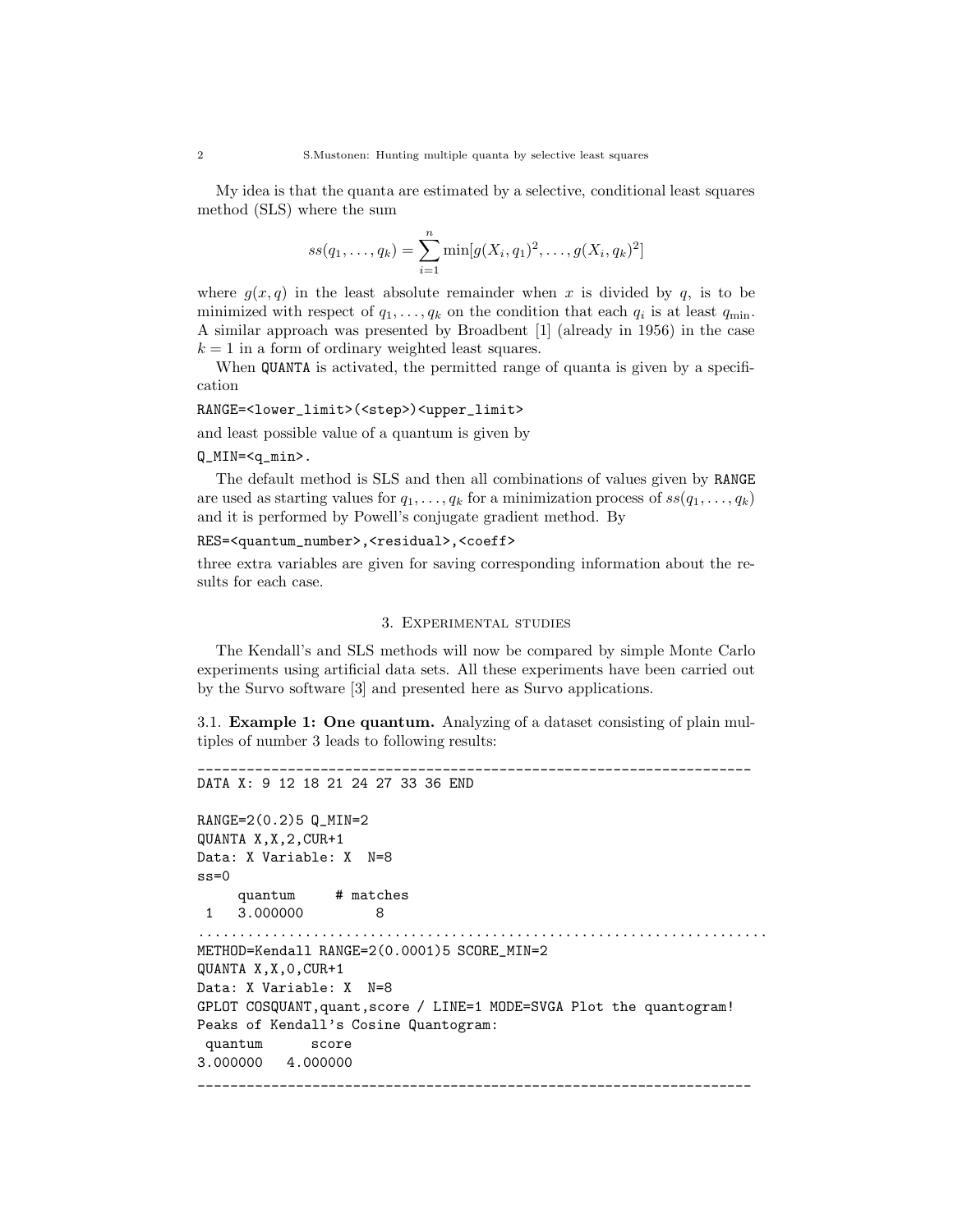Here only numerical results are presented and both methods give the correct result as expected.

When the 'exact' data values  $X_j$ ,  $j = 1, 2, ..., 8$  were replaced by noisy values  $Y_j = X_j + \epsilon_j$  where errors  $\epsilon_j$  are independent N(0,0.05) variables, a 1000-fold Monte Carlo experiment gave similar results for both methods. Estimates of  $q$  were unbiased with MSE=  $0.000005$ .<sup>1</sup>

3.2. Example 2: Two quanta. In the next dataset both multiples of 3 and 7 appear. The SLS method recognizes them exactly as quanta:

\_\_\_\_\_\_\_\_\_\_\_\_\_\_\_\_\_\_\_\_\_\_\_\_\_\_\_\_\_\_\_\_\_\_\_\_\_\_\_\_\_\_\_\_\_\_\_\_\_\_\_\_\_\_\_\_\_\_\_\_\_\_\_\_\_\_\_\_

DATA X: 9 12 14 18 21 24 27 28 33 35 36 END

```
RANGE=4(0.2)8 Q_MIN=2
QUANTA X,X,2,CUR+1
Data: X Variable: X N=11
ss=0
    quantum # matches
1 3.000000 8
2 7.000000 3
```
\_\_\_\_\_\_\_\_\_\_\_\_\_\_\_\_\_\_\_\_\_\_\_\_\_\_\_\_\_\_\_\_\_\_\_\_\_\_\_\_\_\_\_\_\_\_\_\_\_\_\_\_\_\_\_\_\_\_\_\_\_\_\_\_\_\_\_\_ while Kendall's method does not succeed as well:

```
____________________________________________________________________
.....................................................................
METHOD=Kendall RANGE=2(0.0001)8 SCORE_MIN=1
QUANTA X,X,0,CUR+1
Data: X Variable: X N=11
GPLOT COSQUANT,quant,score / LINE=1 MODE=SVGA Plot the quantogram!
Peaks of Kendall's Cosine Quantogram:
 quantum score
2.992800 2.791167
2.351300 1.721541 (3*2.3513=7.0539)
4.540300 1.388202
6.930200 1.233336
```
The first quantum (2.9928) corresponds to 3 decently but the second quantum 7 is found rather inaccurately (6.9302) as weakest of the four first peaks. A better candidate is the second one  $(2.3513)$  since  $3 \times 2.3513 = 7.0539$ .

\_\_\_\_\_\_\_\_\_\_\_\_\_\_\_\_\_\_\_\_\_\_\_\_\_\_\_\_\_\_\_\_\_\_\_\_\_\_\_\_\_\_\_\_\_\_\_\_\_\_\_\_\_\_\_\_\_\_\_\_\_\_\_\_\_\_\_\_

Already this simple example indicates that Kendall's method leads to biased results when two or more incommensurable quanta really exist. One has to remember that Kendall obviously concentrated on the single quantum case only.

When a similar Monte Carlo experiment, with 1000 replicates and the same additive error term as in Example 1, is performed, the following results are obtained.

It turns out that in majority of replicates the results will have the same structure as in the previous 'ideal' case, but results of Kendall's method deviate from this basic setup in 7 cases (of 1000) so that the quantum corresponding to the 'true' value  $7/3 = 2.333...$  does not appear among the two highest peaks.

For the remaining 993 replicates the following statistics are obtained:

<sup>1</sup>Details of the Monte Carlo technique used in this study are described in Section 4.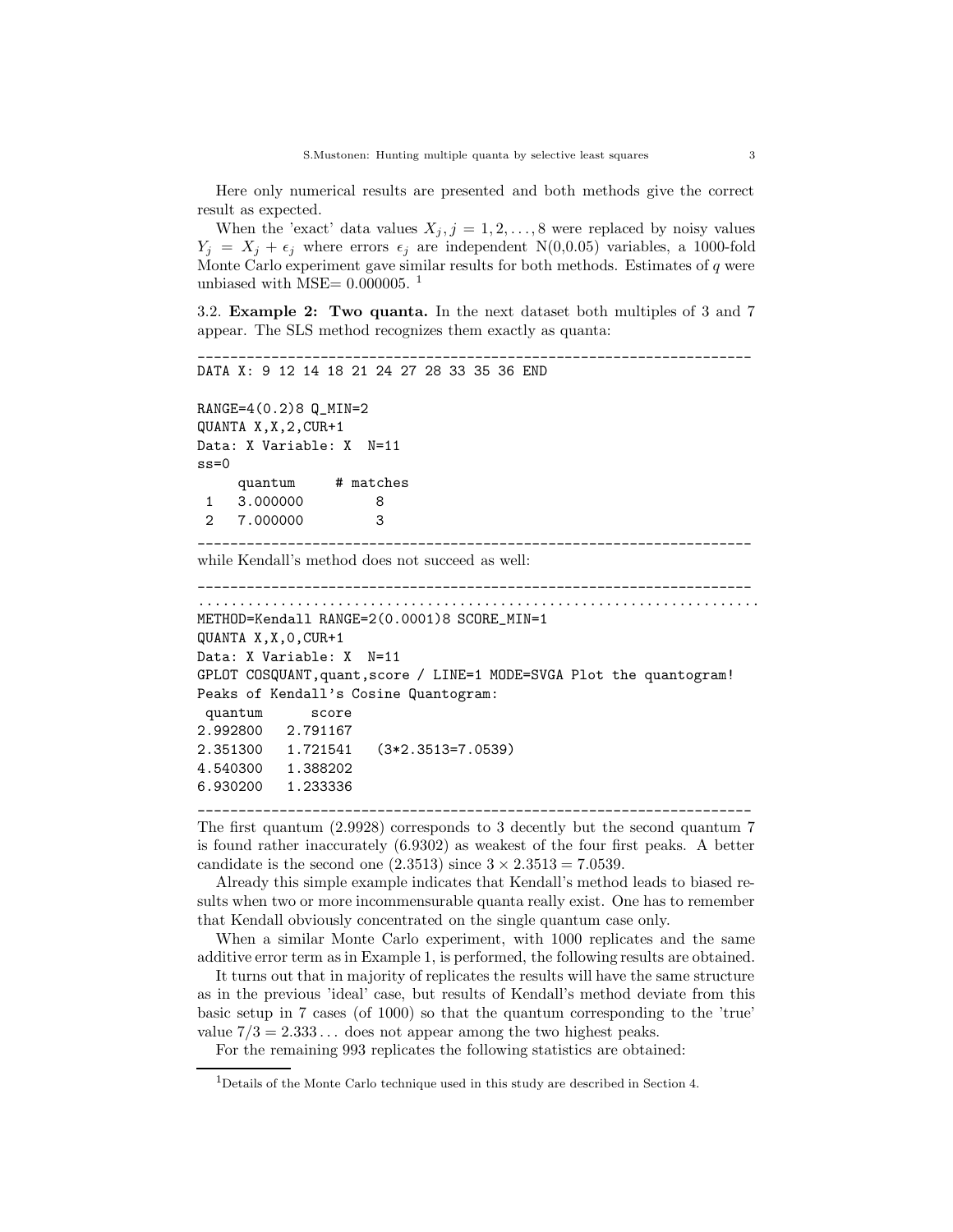| SLS:     |         |          |
|----------|---------|----------|
| quantum  | mean    | std.dev. |
| 3        | 2.99993 | 0.002311 |
| 7        | 7.00011 | 0.008037 |
|          |         |          |
| Kendall: |         |          |
| quantum  | mean    | std.dev. |
| 3        | 2.99276 | 0.002879 |
| 7/3      | 2.35110 | 0.003660 |

Thus especially the second quantum when calculated according to Kendall's method has a strong bias.

3.3. Example 2': Two quanta close to each other. In the next case where the quanta are 1.1 and 1.2 the results for 'pure' data are

\_\_\_\_\_\_\_\_\_\_\_\_\_\_\_\_\_\_\_\_\_\_\_\_\_\_\_\_\_\_\_\_\_\_\_\_\_\_\_\_\_\_\_\_\_\_\_\_\_\_\_\_\_\_\_\_\_\_\_\_\_\_\_\_\_\_\_\_

```
DATA X: 5.5 6.0 6.6 7.2 7.7 8.4 8.8 9.6 END
RANGE=1(0.1)2 Q_MIN=1
QUANTA X,X,2,CUR+1
Data: X Variable: X N=8
ss=1.57772e-030
    quantum # matches
1 1.200000 4
2 1.100000 4
.....................................................................
METHOD=Kendall RANGE=1(0.0001)2 SCORE_MIN=0.5
QUANTA X,X,0,CUR+1
Data: X Variable: X N=8
GPLOT COSQUANT,quant,score / LINE=1 MODE=SVGA Plot the quantogram!
Peaks of Kendall's Cosine Quantogram:
quantum score
1.077000 1.204011
1.412500 0.777207
1.218500 0.564343
```
Kendall's method gives still weaker results. There appears a spurious peak 1.4125 in the second place and both real quanta get biased estimates 1.077 and 1.2185.

\_\_\_\_\_\_\_\_\_\_\_\_\_\_\_\_\_\_\_\_\_\_\_\_\_\_\_\_\_\_\_\_\_\_\_\_\_\_\_\_\_\_\_\_\_\_\_\_\_\_\_\_\_\_\_\_\_\_\_\_\_\_\_\_\_\_\_\_

In a Monte Carlo experiment (similar to that of Example 2) it turns out that in only 199 replicates (of 1000) estimates of true quanta 1.1 and 1.2 are obtained as the two strongest peaks by Kendall's method.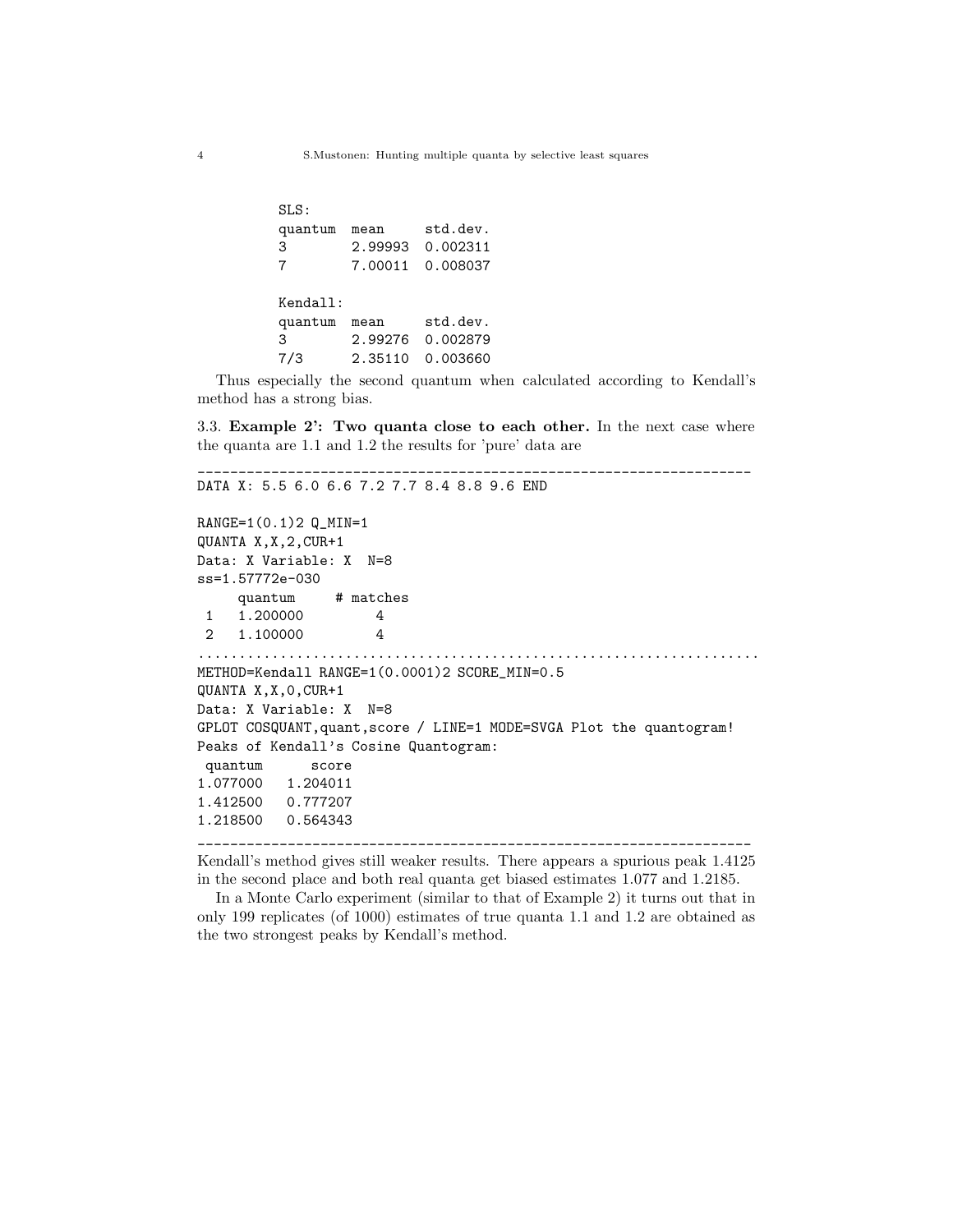Summary of results:

| $SLS: N=1000$    |         |          |  |
|------------------|---------|----------|--|
| quantum          | mean    | std.dev. |  |
| 1.1              | 1.10003 | 0.00381  |  |
| 1.2              | 1.19995 | 0.00381  |  |
|                  |         |          |  |
| $Kendall: N=199$ |         |          |  |
| quantum          | mean    | std.dev. |  |
| 1.1              | 1.07376 | 0.00329  |  |
| 1.2              | 1.22575 | 0.00462  |  |

3.4. Example 3: Broadbent [1]. As an example of his weighted least squares method (restricted to one quantum) Broadbent examined certain data of excitation energies of nuclei. The SLS method (unweighted least squares) seems to give same results. As an example, the last dataset of 12 observations is analyzed by QUANTA.

```
____________________________________________________________________
*DATA Grant12 A,B,N,M
NX quantum Res coeff
M1.111 12 12.123 123
*
A0.608 1 -0.004 10
*1.283 1 -0.003 21
*1.412 1 0.004 23
*1.663 1 0.010 27
*1.844 1 0.007 30
*2.015 1 -0.006 33
*2.138 1 -0.005 35
*2.268 1 0.002 37
*2.439 1 -0.011 40
*2.513 1 0.002 41
*2.697 1 0.003 44
B2.880 1 0.002 47
*
*RES=quantum,Res,coeff
*RANGE=0.1(0.001)1 Q_MIN=0.05
*QUANTA Grant12,X,1,CUR+1
*Data: Grant12 Variable: X N=12
*ss=0.000372192
    quantum # matches
* 1 0.0612386 12
*
```
\_\_\_\_\_\_\_\_\_\_\_\_\_\_\_\_\_\_\_\_\_\_\_\_\_\_\_\_\_\_\_\_\_\_\_\_\_\_\_\_\_\_\_\_\_\_\_\_\_\_\_\_\_\_\_\_\_\_\_\_\_\_\_\_\_\_\_\_

Here the results after the QUANTA command has been activated are displayed. Broadbent got the value 0.06124 for the quantum so that the results are identical. Also Kendall's method gives the same result.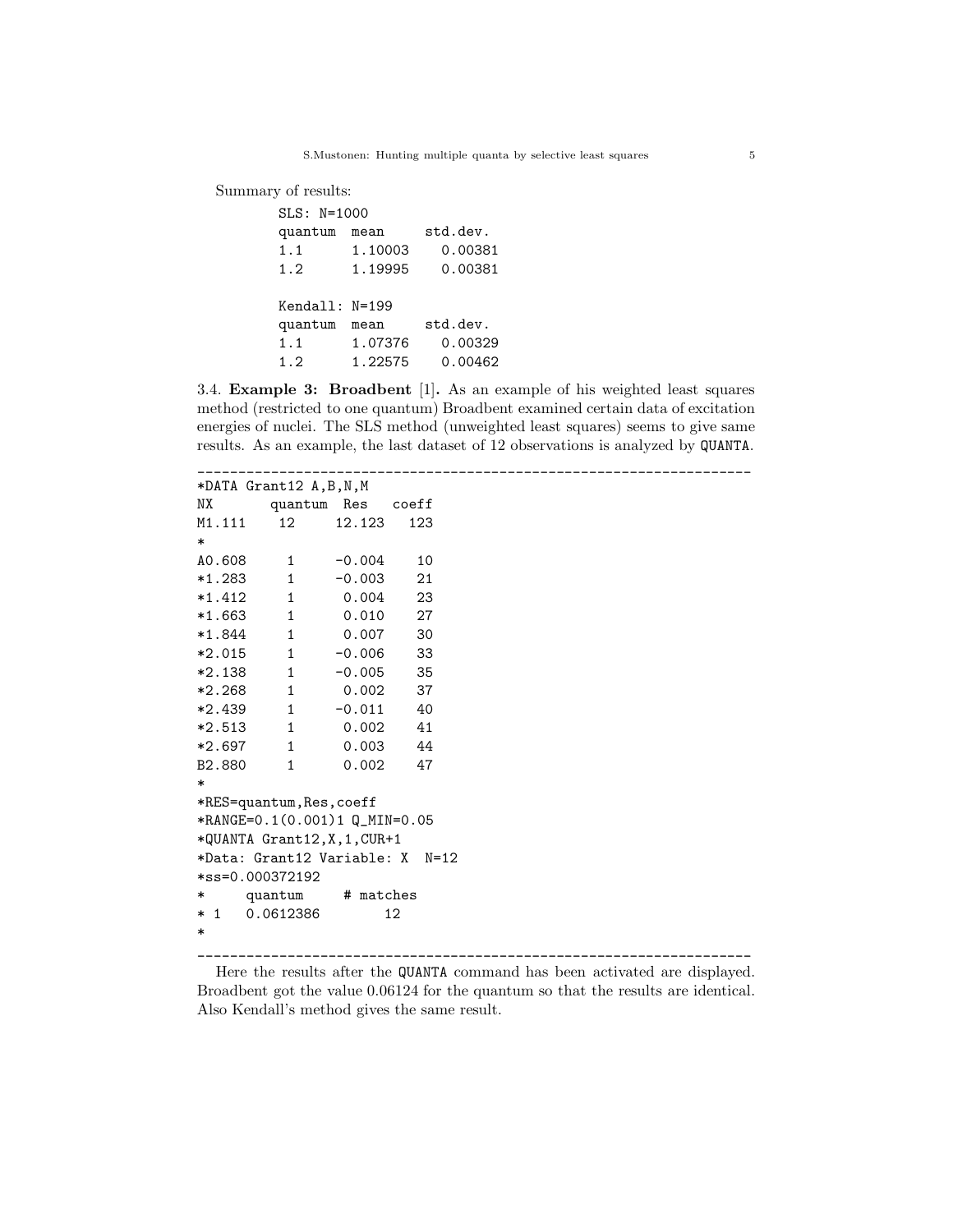#### 4. Appendix

All calculations have been performed as Survo applications. The following extract from a Survo edit field gives a detailed account on Example 2.

The display has been made more legible so that activated commands are shown in red and results of them in green. Text written by the user is black. Normally all text by default is black.

```
____________________________________________________________________
*SAVE EX2 / Two quanta
*
*DATA X: 9 12 14 18 21 24 27 28 33 35 36 END
*
*RANGE=4(0.2)8 Q_MIN=2
*QUANTA X,X,2,CUR+1
*Data: X Variable: X N=11
*ss-0* quantum # matches
* 1 3.000000 8
* 2 7.000000 3
*....................................................................
*METHOD=Kendall RANGE=2(0.0001)8 SCORE_MIN=1
*QUANTA X,X,0,CUR+1
*Data: X Variable: X N=11
*GPLOT COSQUANT,quantum,score / LINE=1 MODE=SVGA Plot the quantogram!
*Peaks of Kendall's Cosine Quantogram:
* quantum score
*2.992800 2.791167
*2.351300 1.721541
*4.540300 1.388202
*6.930200 1.233336
*....................................................................
*
*Creating a data file Q2 with more variables:
*FILE CREATE Q2
*FIELDS:
*1 NA- 8 X data value
*2 NA- 2 q_index index of quantum: 1 or 2
*3 NA- 8 Res residual: Y-coeff*quantum_value
*4 NA- 2 coeff multiplier of quantum
*5 NA- 8 Y X+0.05*N.G(0,1,rand(seed))
*END
*
*Copying X values to the data file:
*FILE COPY X TO Q2
*............................................
*The Monte Carlo experiment is carried out by a Survo macro /EX2.
*/EX2 operates in this case by using a template consisting of
*readily typed text and commands and repeats the set of operations
*until the user interrupts the process.
```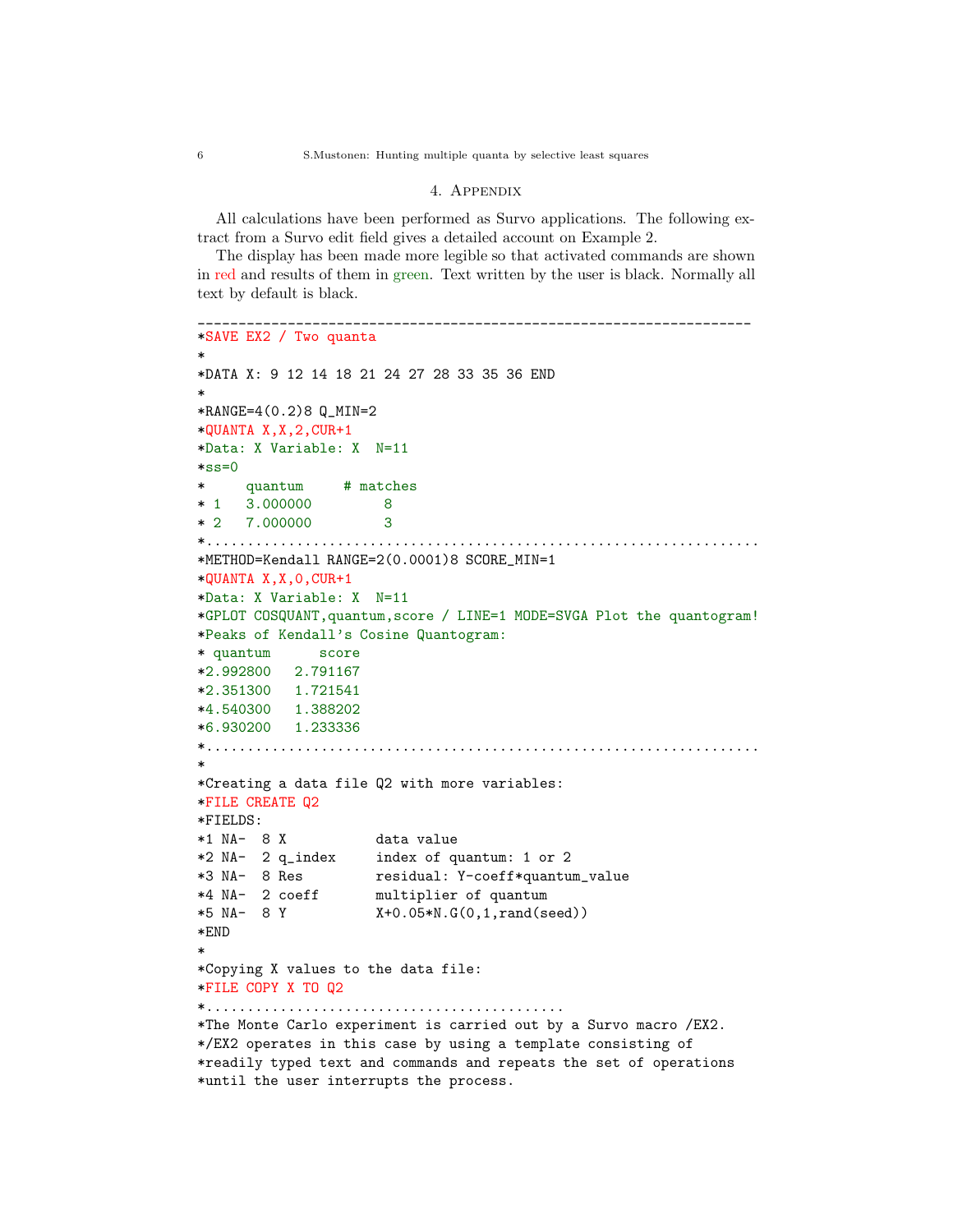```
*The sucro code has been generated by using Survo in a so-called
*tutorial mode enabling saving of all actions of the user in a sucro
*file.
*
*Do not change lines below (until X). Sucro /EX2 is using them.
*/LMAX / Enlarging the main Survo window
*FILE DEL K.TXT / Emptying file K.TXT for the results
*/EX2 20001 / Activating sucro /EX2
*seed=20001 / Seed will be incremented in each repetition.
*VAR Y=X+0.05*N.G(0,1,rand(seed)) TO Q2
*....................................................................
*RANGE=2(0.2)8 Q_MIN=2 RES=q_index,Res,coeff
*QUANTA Q2,Y,2,CUR+1
*Data: Q2 Variable: Y N=11
*ss=0.0443797
* quantum # matches
* 1 2.9989061 7
* 2 6.9792463 4
*....................................................................
*RES=q_index,Res,coeff
*METHOD=Kendall RANGE=2(0.0001)8 SCORE_MIN=1
*FILE DEL COSQUANT
X QUANTA Q2,Y,0,CUR+1
*Data: Q2 Variable: Y N=11
*GPLOT COSQUANT,quant,score / LINE=1 MODE=SVGA Plot the quantogram!
*Peaks of Kendall's Cosine Quantogram:
* quantum score
*2.9929000 2.7220160
*2.3403000 1.6339178
*4.5412000 1.5761946
*COPY CUR+1,CUR+1 TO K.TXT
*20001 2.9989061 6.9792463 2.9929000 2.3403000 4.5412000
*
*Above sucro /EX2 collects the results and saves them as a new line
*in file K.TXT.
*....................................................................
*Here is the complete listing of sucro /EX2:
*
*TUTSAVE EX2
/
/ def Wseed=W1 Wsls1=W2 Wsls2=W3 WK1=W4 WK2=W5 WK3=W6
/
+ A: \{ref set 1\}*{R}{r5}{erase}{print Wseed}{R}
/
*\{act\}{R}
*\{d2\}{act}{d4}
*\{r2\}{next word}{save word Wsls1}{R}
```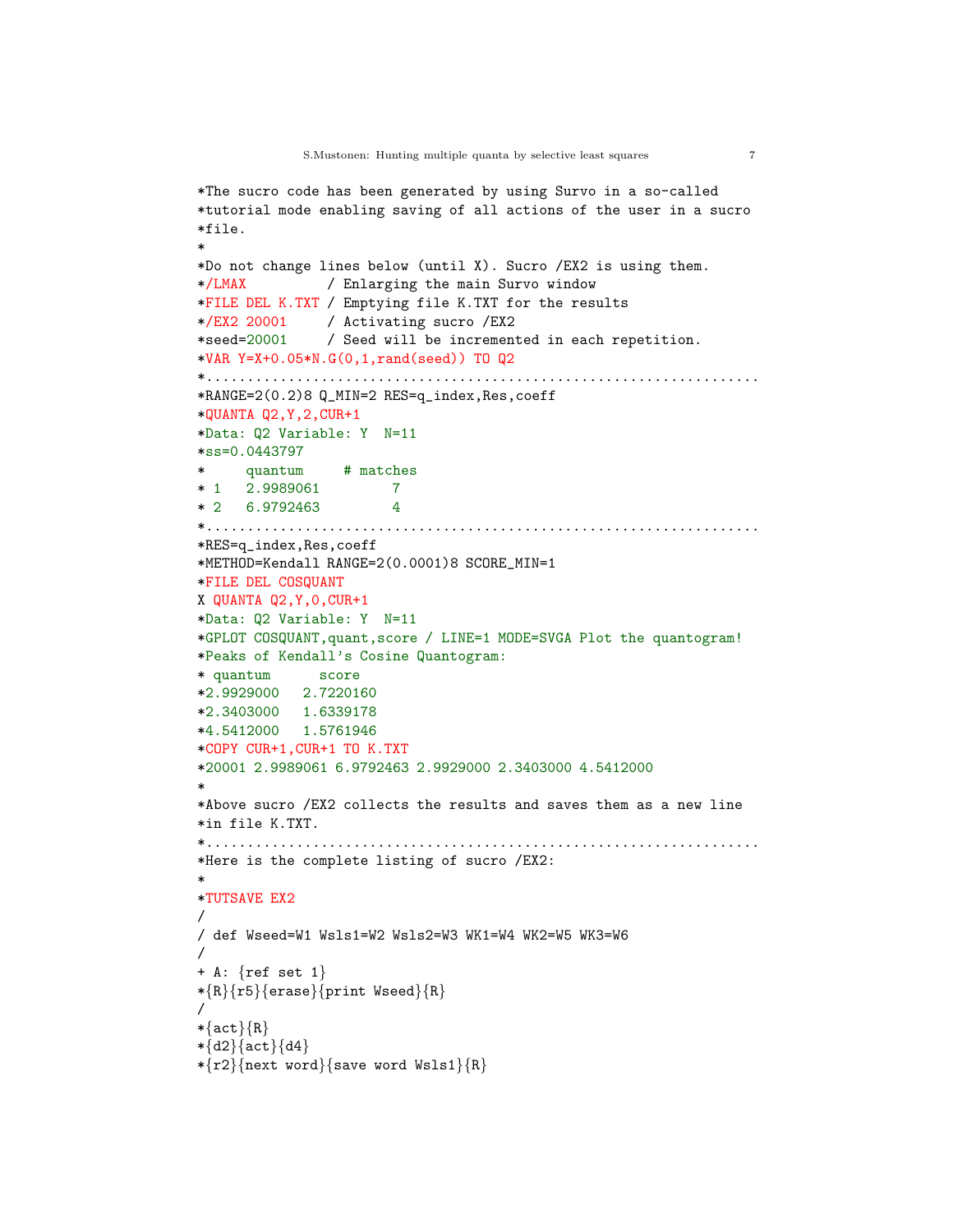```
*\{r2\}{next word}{save word Wsls2}{R}
/
*{R}*\{d2\}{act}{d}{act}{R}
*\{d4\}{save word WK1}\{R\}*\{save word WK2\{R\}*{save word WK3}{R}
*{erase}COPY CUR+1, CUR+1 TO K.TXT{R}*{disp on}{erase}{print Wseed} {print Wsls1} {print Wsls2}
* {print WK1} {print WK2} {print WK3}{home}{u}{act}
*{tempo 2}{5}
*{tempo 0}{disp off}
/
*\{W{\text{seed}}=\text{W{\text{seed}}+1}\{ref\} jump 1}{goto A}
+ E: \{end\}*
*.....................................................................
*20 first replicates of the Monte Carlo experiment:
*LOADP K.TXT
*20001 2.9989061 6.9792463 2.9929000 2.3403000 4.5412000
*20002 2.9981507 6.9925593 2.9896000 2.3461000 4.5455000
*20003 6.9965587 2.9993179 2.9917000 2.3487000 4.5400000
*20004 2.9983136 7.0028953 2.9907000 2.3529000 4.5336000
*20005 2.9976509 6.9936417 2.9900000 2.3459000 4.5393000
*20006 3.0008955 6.9957228 2.9945000 2.3523000 4.5338000
*20007 3.0073174 6.9941041 3.0024000 2.3470000 4.5500000
*20008 2.9985545 7.0014290 2.9912000 2.3530000 4.5337000
*20009 3.0022400 7.0003252 2.9957000 2.3515000 4.5385000
*20010 7.0035025 3.0003706 2.9934000 2.3516000 4.5442000
*20011 2.9954907 7.0013877 2.9870000 2.3531000 4.5253000
*20012 2.9977574 7.0050582 2.9900000 2.3548000 4.5316000
*20013 7.0040663 2.9977474 2.9894000 2.3508000 4.5404000
*20014 6.9969261 3.0015846 2.9948000 2.3496000 4.5441000
*20015 6.9973107 3.0016894 2.9951000 2.3515000 4.5448000
*20016 3.0016448 7.0073630 2.9945000 2.3548000 4.5333000
*20017 6.9959618 3.0001869 2.9935000 2.3524000 4.5300000
*20018 2.9994886 7.0122928 2.9924000 2.3553000 4.5321000
*20019 6.9992919 2.9952425 2.9888000 2.3510000 4.5355000
*20020 7.0051272 3.0003758 2.9934000 2.3549000 4.5381000
*. . .
*.....................................................................
```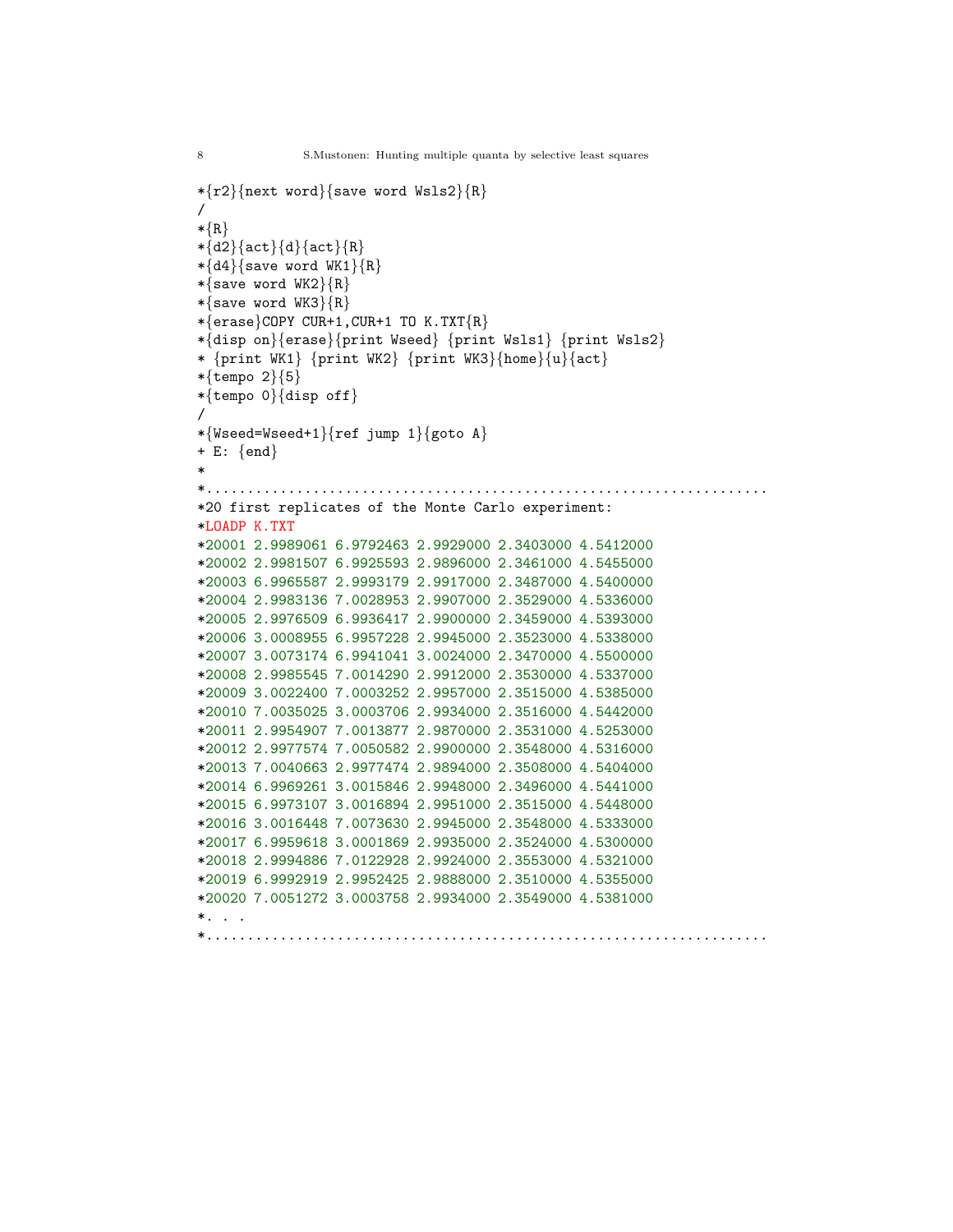```
*Saving 1000 first replicates in a new Survo data file Q2_1000:
*FILE SAVE K.TXT TO NEW Q2_1000 / FIRST=1 LAST=1000
*FILE EXPAND Q2_1000 / Making more room for variables
*Renaming and creating more variables variables:
*A ready-made template was obtained by a FILE STATUS command.
*FILE UPDATE Q2_1000
* Copied from text file K.TXT
*FIELDS: (active)
   1 NA_ 8 seed (####) seed of random number generator
   2 NA_ 8 sls1 (#.#######) first quantum by SLS
* 3 NA_ 8 sls2 (#.######) second quantum by SLS
  * 4 NA_ 8 K1 (#.######) first peak by Kendall's method
* 5 NA_ 8 K2 (#.######) second peak by Kendall's method
   6 NA_ 8 K3 (#.#######) third peak by Kendall's method
* 7 NA_ 8 SLS1 (#.######) smaller quantum by SLS
  8 NA_ 8 SLS2 (#.######) greater quantum by SLS
* 9 NA_ 8 K23 (#.######) smaller quantum by Kendall's method
* 10 NA_ 8 K32 (#.######) greater quantum by Kendall's method
* 11 NA_ 1 K_ind (#####) =1 if K's method works, =0 otherwise
*END
*
*FILE LOAD +Q2_1000 / IND=ORDER,1,20 VARS=seed,sls1,sls2,K1,K2,K3
* seed sls1 sls2 K1 K2 K3
* 20001 2.998906 6.979246 2.992900 2.340300 4.541200
* 20002 2.998151 6.992559 2.989600 2.346100 4.545500
* 20003 6.996559 2.999318 2.991700 2.348700 4.540000
* 20004 2.998314 7.002895 2.990700 2.352900 4.533600
* 20005 2.997651 6.993642 2.990000 2.345900 4.539300
* 20006 3.000896 6.995723 2.994500 2.352300 4.533800
* 20007 3.007317 6.994104 3.002400 2.347000 4.550000
* 20008 2.998555 7.001429 2.991200 2.353000 4.533700
* 20009 3.002240 7.000325 2.995700 2.351500 4.538500
* 20010 7.003502 3.000371 2.993400 2.351600 4.544200
* 20011 2.995491 7.001388 2.987000 2.353100 4.525300
* 20012 2.997757 7.005058 2.990000 2.354800 4.531600
* 20013 7.004066 2.997747 2.989400 2.350800 4.540400
* 20014 6.996926 3.001585 2.994800 2.349600 4.544100
* 20015 6.997311 3.001689 2.995100 2.351500 4.544800
* 20016 3.001645 7.007363 2.994500 2.354800 4.533300
* 20017 6.995962 3.000187 2.993500 2.352400 4.530000
* 20018 2.999489 7.012293 2.992400 2.355300 4.532100
* 20019 6.999292 2.995242 2.988800 2.351000 4.535500
* 20020 7.005127 3.000376 2.993400 2.354900 4.538100
*. . .
*Making a copy Q2_1000S of the data file:
*FILE COPY Q2_1000 TO NEW Q2_1000S
*.....................................................................
```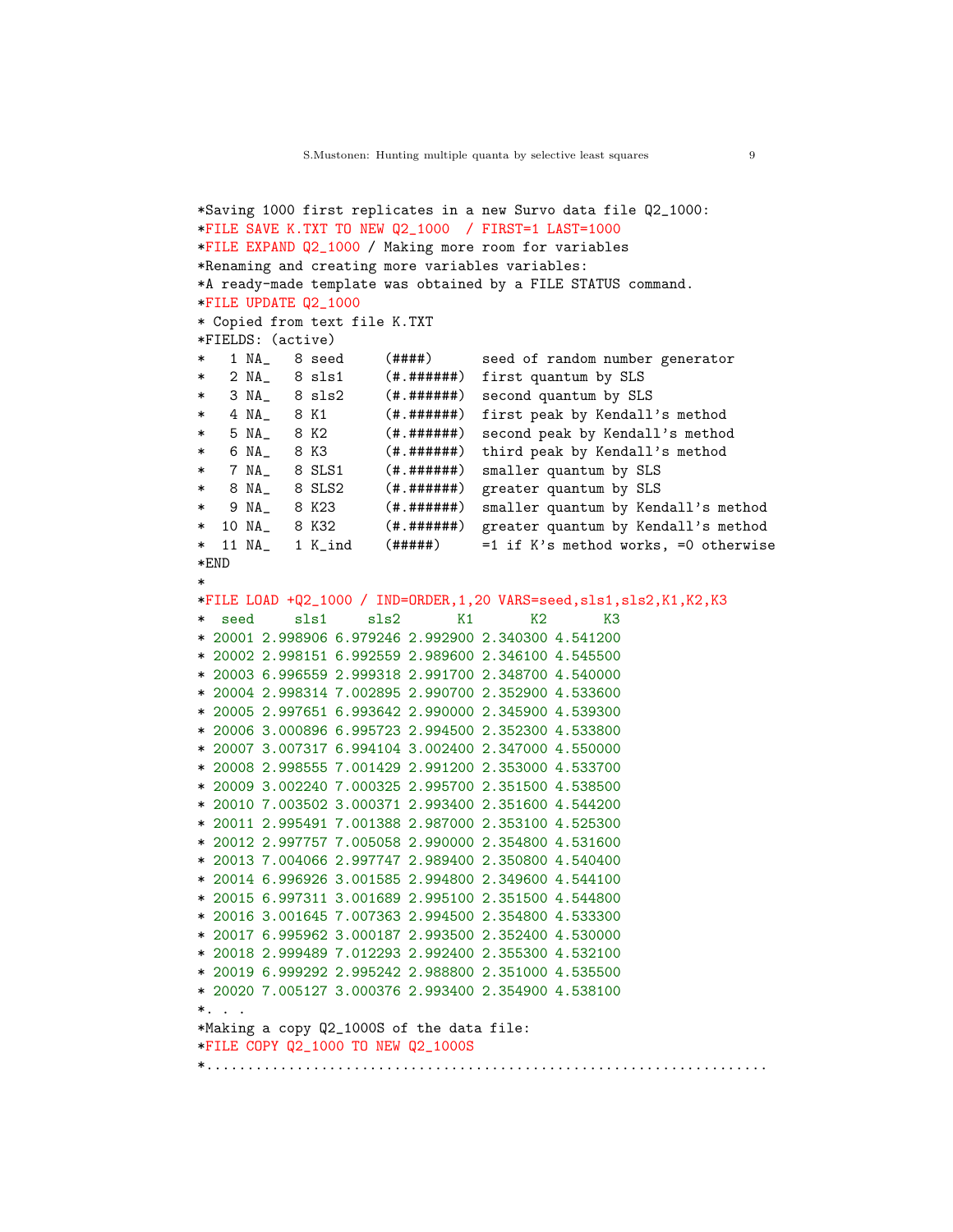```
10 S.Mustonen: Hunting multiple quanta by selective least squares
*Changing the order of quanta so that
*the SLS quanta are in increasing order,
*checking whether 'true' quanta by Kendall's method are among
*the first two peaks.
*
*VAR SLS1,SLS2,K23,K32,K_ind TO Q2_1000S
*
*SLS1=if(sls1<sls2)then(sls1)else(sls2)
*SLS2=if(sls1<sls2)then(sls2)else(sls1)
*K_ind=if(K2<K3)then(1)else(0)
*K23=if(K2<K3)then(K2)else(K3)
*K32=if(K2<K3)then(K3)else(K2)
*
*FILE LOAD +Q2_1000S / IND=ORDER,1,20 VARS=seed,SLS1,SLS2,K1,K23,K_ind
* seed SLS1 SLS2 K1 K23 K_ind
* 20001 2.998906 6.979246 2.992900 2.340300 1
* 20002 2.998151 6.992559 2.989600 2.346100 1
* 20003 2.999318 6.996559 2.991700 2.348700 1
* 20004 2.998314 7.002895 2.990700 2.352900 1
* 20005 2.997651 6.993642 2.990000 2.345900 1
* 20006 3.000896 6.995723 2.994500 2.352300 1
* 20007 3.007317 6.994104 3.002400 2.347000 1
* 20008 2.998555 7.001429 2.991200 2.353000 1
* 20009 3.002240 7.000325 2.995700 2.351500 1
* 20010 3.000371 7.003502 2.993400 2.351600 1
* 20011 2.995491 7.001388 2.987000 2.353100 1
* 20012 2.997757 7.005058 2.990000 2.354800 1
* 20013 2.997747 7.004066 2.989400 2.350800 1
* 20014 3.001585 6.996926 2.994800 2.349600 1
* 20015 3.001689 6.997311 2.995100 2.351500 1
* 20016 3.001645 7.007363 2.994500 2.354800 1
* 20017 3.000187 6.995962 2.993500 2.352400 1
* 20018 2.999489 7.012293 2.992400 2.355300 1
* 20019 2.995242 6.999292 2.988800 2.351000 1
* 20020 3.000376 7.005127 2.993400 2.354900 1
*. . .
*.....................................................................
*Checking K_ind values:
*MINSTAT Q2_1000S,CUR+1 / VARS=K_ind
*Basic statistics of data Q2_1000S N=1000
*Variable mean stddev N minimum maximum
* K_ind 0.9930000 0.0834144 1000 0.0000000 1.0000000
*
*1000*0.993=993 acceptable cases (Kendall's method)
*.....................................................................
```